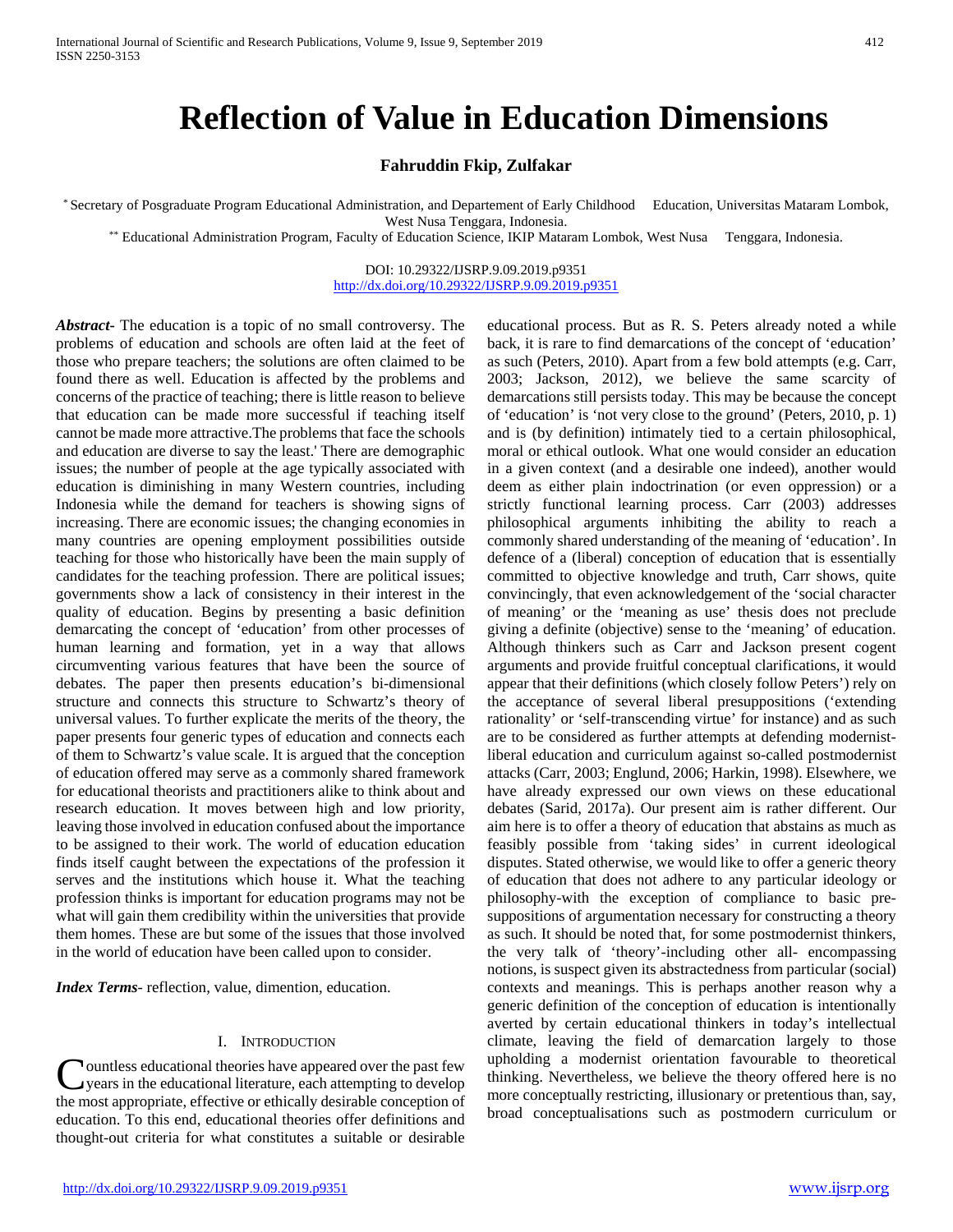postmodern education (Doll, 1993; Slattery, 2013; Usher & Edwards, 1994).

 Education today is at a critical crossroads. In the wake of profound and accelerated change processes reconfiguring the very nature of current societies (Bauman, 2005), including the prevalence of so-called 'postmodern' perspectives radically criticising modern schooling (Giroux, 1988; Slattery, 2013; Usher & Edwards, 1994), educational theorists and practitioners are engaged in heated debates over which *particular* kind of educational theory or approach is either functionally relevant or ethically desirable for today's sociocultural climate. Some even argue that 'present-day challenges deliver heavy blows to the very essence of the idea of education' (Bauman, 2010, p. 91). True, Bauman, and other like-minded thinkers, are radically critical of prevailing modernist school-based education and school culture. But, whether or not the 'very essence of the idea of education' has become outmoded or is incompatible with current social needs and expectations depends on how one defines 'education' as such.

 We shall begin by offering a generic definition of education, followed by elaboration of its bi-dimensional structure. We shall then connect the conception of education presented here to Schwartz's theory of universal values and demonstrate, by addressing four generic types of education, how the present theory may serve as a commonly shared framework for thinking generally about the meaning of education.

### II. EDUCATION

 This very basic formulation builds on previous articulations (including Peters' and Carr's) but with the important exception that it intentionally leaves out various properties which have been the source of disputes, such as on the nature of knowledge (objective vs. socially constructed), the extent of knowledge one needs to acquire in order to properly become an 'educated person' (broad initiation vs. motivationally driven specialisation), and the nature of educational ends (intrinsic vs. extrinsic-instrumental worth). As such, the merits and uniqueness of the above formulation, we argue, consist of the fact that, on the one hand, it clearly delimits the boundaries of 'education' by introducing several clear qualifications that set 'education' apart from other (social) processes that frequently, and we believe mistakenly, are deemed synonymous with it. On the other hand, as opposed to any formulation we have encountered, the above formulation is the least restrictive or exclusive, affording the inclusion of a wide range of possible practices that are excluded from other formulations on either ideological grounds or differences in educational outlook.

 Education is a continuous practice consisting of purposively structured learning processes aimed at the realisation of ends that are consciously derived from a certain conception of the 'good'. As the well-known debates over R. S. Peters' tremendously influential conception of education reveal, Peters' conception has generated a lot of criticism principally because it reflects Peters' own worldview and thus excludes various other conceptions deemed equally worthy of the label 'education' (Beckett, 2011). As a result, some thinkers argue for the necessity of offering only *minimalist* definitions of education such as 'upbringing' or 'preparation for adult life' (Winch & Gingell, 2008). And while some argue that Peters' conception actually offers a more comprehensive (or more inclusive) conception (Beckett, 2011; Katz, 2009), it is clear that even given more permissive readings, Peters' conception is still overly restrictive. we argue that the merit and innovation of the conception offered here is that it is both non-minimalist and inclusive (nonrestrictive). More specifically, the above formulation circumvents excluding properties appearing in formulations such as those presented by Jackson:

 Education is a socially facilitated process of cultural transmission whose explicit goal is to effect an enduring change for the better in the character and the psychological well-being (the personhood) of its recipients and, by indirection, in their broader social environment, which ultimately extends to the world at large. (Jackson, 2012, p. 95)

 There are a number of questionable features in this formulation. Consider only two. First, it is unclear what the term 'socially facilitated' means, but it appears to exclude various types of self-directed and personally driven educational processes inconsistent with common understandings of the notion of 'cultural transmission'; some conceptions of education, for instance, seek to promote ongoing 'cultural *reproduction*' (Morrow & Torres, 1995). Second, 'an enduring change for the better' may be appropriate, but the proviso regarding the broader social environment and certainly the world at large overextends its definition, excluding various types of education that seek to promote sets of values, knowledge and skills that are valued by *particular* individuals, homogeneous groups or communities.

In support of the definition we have offered here, let us briefly restate previous arguments made in favour of demarcating education from concepts commonly viewed as residing on the same conceptual-semantic level: socialisation, learning and teaching. To begin with, it would sound strange to say that 'we was educated by our mistakes'; surely, a person *learns* from one's mistakes. Similarly, a person may say that 'we was taught to ride a bike or play the piano', but certainly not that 'we was educated to ride a bike or play the piano'. Furthermore, it is certainly possible for someone to say that learning from one's own mistakes, learning to play the piano or engaging in physical activities have been a part of his or her education. The above insights seem to point to the fact that not all learning processes are educational processes per se and that education entails more than simply learning (to do) something. We are not saying that ordinary language is always useful for conceptual clarifications, but consideration of these simple examples demonstrates that education is not the same thing as learning or teaching and that different forms of learning and teaching take place in educational contexts. Both 'learning' and 'teaching' refer to various types of activities that take place within educational processes, but they are certainly not the same thing.

 Additionally, education, as both Peters and Carr fittingly observe, should be distinguished from 'other processes of human learning or formation' (Carr, 2003, p. 197), primarily wider socialisation, therapy and training. According to Carr, education can be seen as a particular case of socialisation and not vice versa. But, if education is to be properly distinguished from socialisation, some clear qualifications must be made yet without an appeal to philosophically contestable features, as Peters and Carr make. We propose that the demarcation rest on the condition that learning processes are in some sense *purposively structured* and are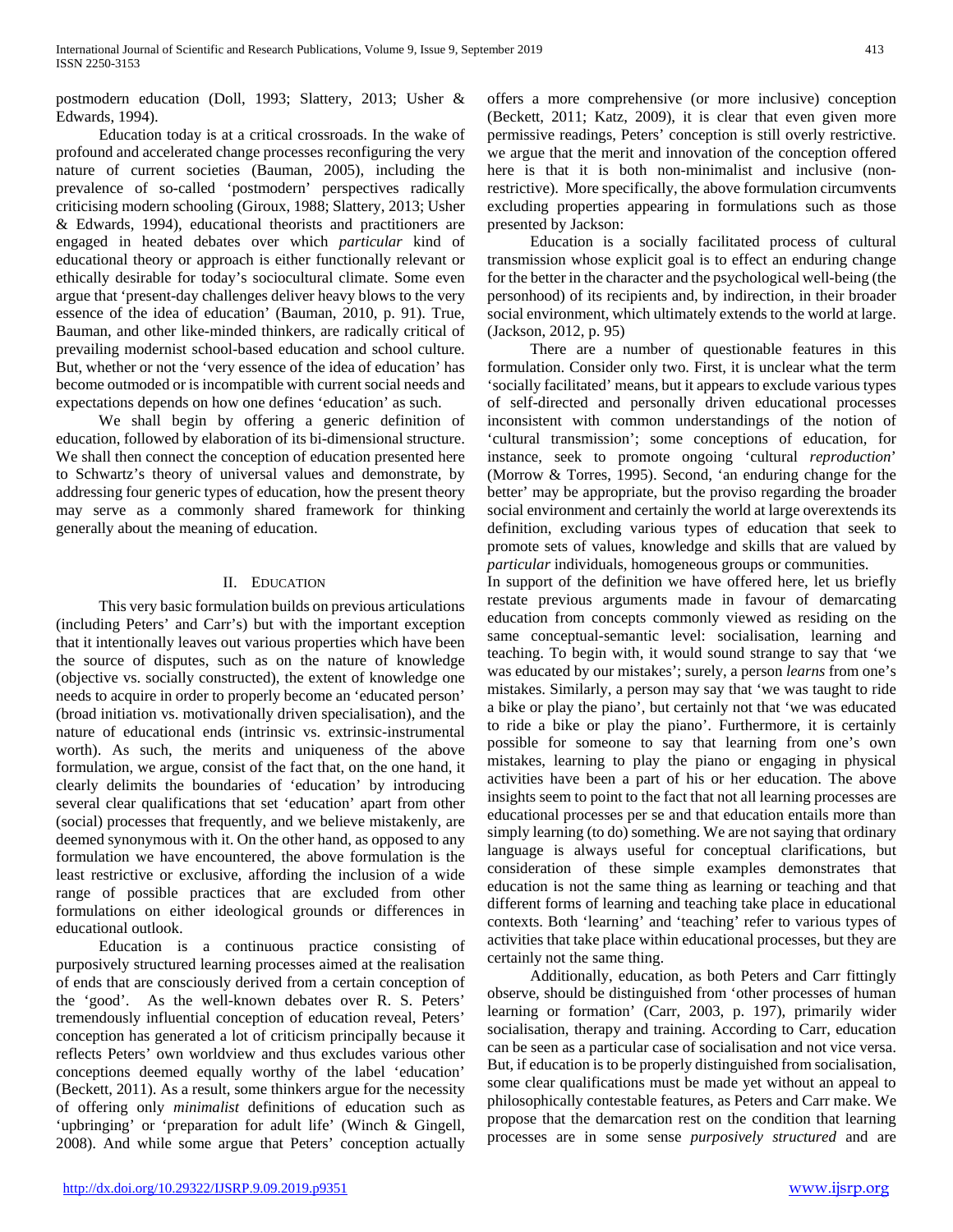consciously grounded on *a certain conception of the 'good'*. Thus perceived, both Dewey's notion of an 'unconscious education' (Dewey, 2004) and Rousseau's notion of education 'from circumstances' (Rousseau, 1889) are conceptually incoherent as they blur the distinction between socialisation and education. 'Socialisation', viewed as spontaneous or unconscious learning processes through social interactions, should not be confused with education (Jackson, 2012).

 To further clarify this claim, consider what is usually regarded the most basic and significant source of socialisation, namely, parenting. Evidently, not every parenting act can be considered as falling within the realm of education, regardless of whether the specific lessons learnt in each case may seem morally deplorable or not (i.e. a judgment of what constitutes 'good' or 'bad' behaviour). A child may learn many things from his or her parents either explicitly or implicitly; parents may teach their children many things either by saying things to them, by remaining silent or by their own actions. But it would be undeniably excessive to call all such interactions educational acts. Parentingacts qualify as educational acts when such acts are purposive and are directed towards a certain vision of what is 'good'. Just as schooling differs from education (Carr, 2003), the entire spectrum of parenting activities may comprise educational acts but the latter are only possible particular cases of the former.

 To avert confusions with regard to the notion of 'conscious' or 'purposively structured' learning processes consider a passage taken from a review of Jackson's book (2012):

 Jackson seems … to emphasize that 'education does not just happen. It has to be planned' ... we are not sure who needs to be reminded of this; surely not today's teachers who concentrate ever more intensively on raising their students' test scores or helicopter parents who plan every moment of their children's days. Most commentators wish children had more unstructured time. Perhaps there are still a few progressive educators who think letting kids loose in a rich environment is sufficient to induce worthwhile learning, but they are few and far between. (Schrag, 2014, p. 536,)

 In response, it is important to clearly distinguish between the desire to promote more open-ended or unstructured learning processes and the educational vision for which implementing open-ended or unstructured learning processes is deemed worthy or as having value. Otherwise, why should anyone, including Schrag, be critical that 'they are few and far between'? One may be critical of the fact that very little unstructured learning takes place in schools, but this has no import whatsoever on the qualification that teachers, or any other individual for that matter, purposively plan and implement such processes on the grounds that they are conducive for satisfying a certain conception of the 'good'. The main point is that education requires mindfulness of the reasons (value) for employing certain learning processes, including those that are unstructured or open-ended.

 To conclude the clarification of the above generic definition, it is important to make two additional points that necessarily follow from what has been claimed thus far. First, once 'education' presupposes purposively structured learning processes, it requires human involvement-as opposed to nonhuman entities such as, following Rousseau, 'nature' or 'things'. The point is that education is a continuous practical activity that takes place when it is either directed by a person for his or her own sake or by a group of individuals for the sake of other individuals; it is certainly plausible that a person may educate him or herself. Second, and consequently, education does not necessarily require institutionalised procedures and is open to *informal* varieties, although given the complexity of sustaining educational processes in the long run this makes the institutionalisation of learning processes (including informal) a realistic requirement. While it is reasonable to suppose that education would most likely be manifested as a social institution having a formal structure administered by some form of governing body, this certainly does mean that formal varieties alone exhaust the definition of education. Thus, following the above requirements the basic definition can be revised as follows:

 Education is a continuous practice consisting of purposively structured learning processes, which are either individually or socially directed, formally or informally governed, aimed at the realisation of ends that are consciously derived from a certain conception of the 'good'.

## III. A BI-DIMENSIONAL CONCEPTION OF EDUCATION

 The above generic or basic definition provides some criteria for demarcating the concept of education, but it is far too narrow to serve as a *theory* of education as such. What is missing from the above definition is an account of how education 'works', or in other words, an account of the operative dimensions composing the concept of education. In line with Peters' *normative* conception of education (Katz, 2009), we have argued that any educational process is derived from a 'certain conception of the good', and since any such conception reflects adherence to a certain set of values, we claim that 'education' must be thought of in terms of programmatic commitments to certain sets of values. Peters claims that the norms built into education, which 'generate the aims … educators strive to develop or attain', are highly indeterminate. For this reason, the aims of education must also be continuously reconsidered and re-evaluated through critical dialogue (Katz, 2009, p. 106).

 While we concur that the operational aims of education as well as its contents must be continuously reconsidered so that education corresponds to the timely needs and values of individuals in a given socio-cultural context, we argue that educational forms operate (and are set apart from each other) by differing levels of commitments to two central dimensions of values, regardless of the specific sociocultural context.

 The first dimension of education concerns the analytic division between the two ultimate ends of education: preparing individuals for life in a given social context and *re*-*shaping* reality according to a certain ideological or philosophical stance. Stated otherwise, any form of education is either more inclined towards *mirroring* (or functionally transmitting) the needs, knowledge and normative expectations legitimised or commonly accepted in a given social context or is more inclined towards *reshaping*  individuals and society according to a certain conception of the 'good' person or society. Ever since Socrates, the polar division between the two orientations (conservation of social values vs. changing-reshaping of individuals or society) has divided adversarial educational outlooks. A different way of looking at the above dimension is through the division between education's role as an agent of socialisation and its role as a proactive change agent.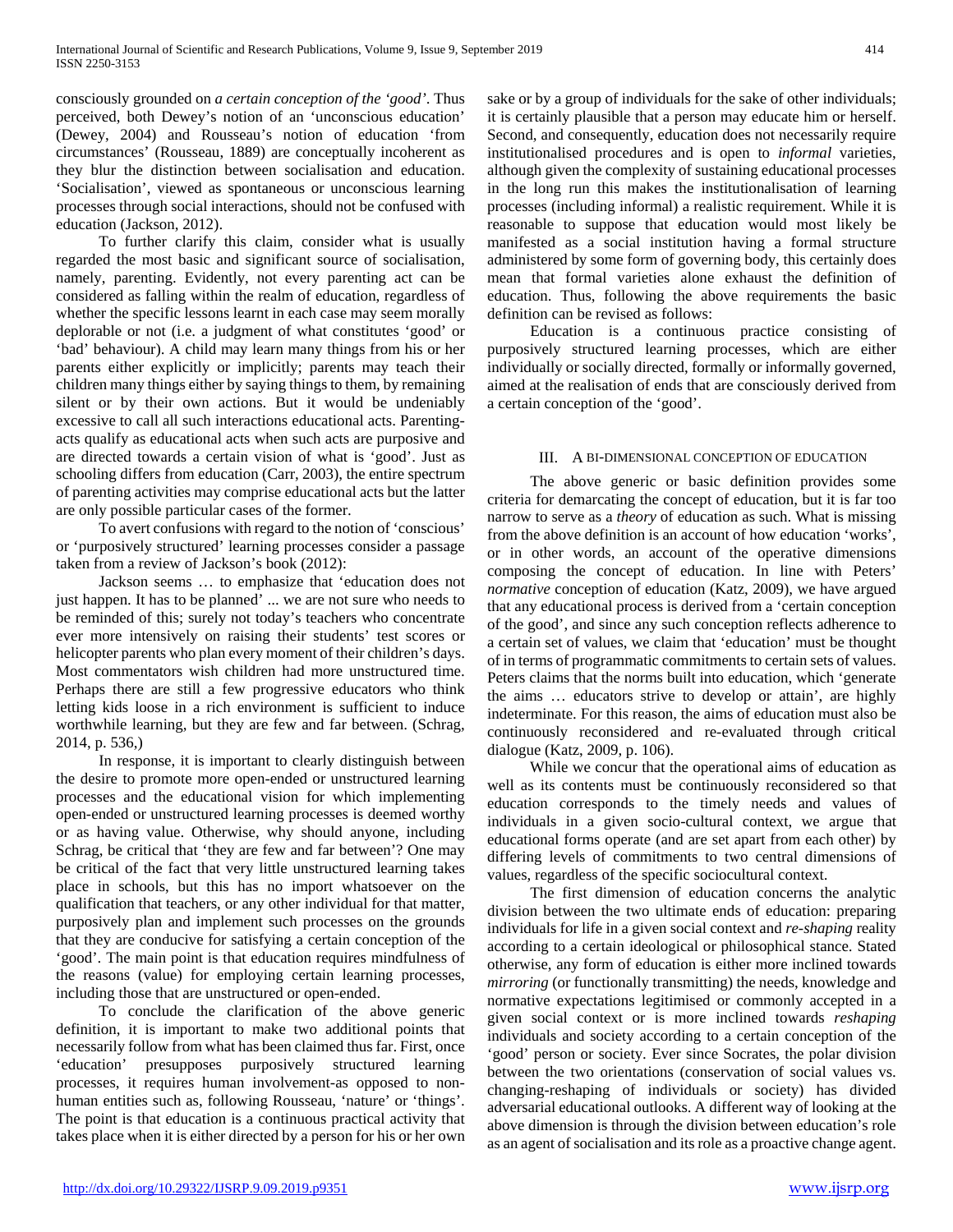To further illustrate this point, consider the following statement by Bauman: 'Without much ado we would, we guess, all agree that the mission of education, since articulated by the Ancients under the name of paideia, was, remains and probably will remain preparing the young to life' (Bauman, 2011, p. 10). Here Bauman, whose notion of liquid education will be discussed later, reduces education merely to the notion of *paideia*, commonly understood as the rearing or socialisation of individuals to become ideal members of the community. This, of course, stands in contradiction to conceptions of education grounded on, say, the acquisition of objective knowledge or Truth, or the self-realisation of individuals (which, contra common belief, was not born as a concurrent product of postmodernist thinking). The point is that any kind of education is configured according to its 'position' upon the conservation-change dimension. To be sure, extreme cases are not often found in either theory or practice; forms of education will *lean* more or less to either side of the polar division. Some further clarification of the notion of change is in order. It is certainly the case that in any educational process a person must change to some extent. Change is of course a necessary presupposition of any learning process. Thus, even the most strict or rigid forms of education, in which individuals are either indoctrinated into a particular worldview or are given specific skills to perform very specific tasks, presuppose change and development. But since 'change' is necessarily a defining feature of any learning process, it would be unproductive to argue that change constitutes a dimension of education. Rather, 'change' in this context refers to the extent to which an educational approach or process deems 'change' as an inherent motivational value. The 'change dimension' reflects a range of possible commitments towards the changing of attitudes and dispositions (cognitive and emotive), acquired knowledge, or even value-orientations.

 At one extreme ('conservation') we may position educational views that promote types of personal development that unwaveringly value the preservation of socially accepted knowledge, traditional views and heritage. Examples can range from strict religious educational approaches to various forms of technical education. At the other extreme, we may find educational views which regard the willingness and the capacity to change as an ultimate end of the educational process. Here we can speak of radically critical educational views enticing radical scepticism and ongoing critical attitudes towards socially accepted knowledge and value-commitments or enticing ongoing exploratory modes of existence in which individuals consciously seek to revise their own views and mind-sets. Thus, a defining feature of any educational process is the manner in which the value of change is conceived and practised within it.

 The second dimension of education concerns the division between forms of education geared towards the successful achievements of specific individuals or societies and those aimed at promoting universal values. Needless to say, the two extremes are not logically inconsistent. We might assume the existence of forms of education for which the internalisation and application of universal values are consistent with the achievements and success of individuals. One might conceive Aristotle's views of education precisely in that manner (Brumbaugh & Laurence, 1959). Nevertheless, we claim this second dimension harbours a highly oppositional relation between two different focal points of the educational process: that between promoting the success,

achievements and self-flourishing of specific individuals or societies in a given social context, on the one hand, and the spiritual, material and physical well-being and sustainability of humanity (including the planet), on the other. It is these two focal points that usually come into conflict in different forms of education.

 Here, too, differences between educational forms usually do not manifest themselves as either or oppositions but rather as varying levels of commitments across a continuum composed by personal success, achievement or self-enhancement at one pole and universal other-regarding values at the other pole.

 The above-mentioned bi-dimensional conception of education finds support in other thinkers' work but with some important reservations. Jackson (2012), for example, views education as a dialectic between the paired notions of essence and existence, lofty and mundane, practical and contemplative (p. 49). For Jackson, education, properly conceived, consists of an ongoing movement between the paired notions (let us call them dimensions) such that, for example, the learning process involves the acquisition and discussion of ideal essences or values that should be espoused or acted upon and, at the same time (at least conceptually), an understanding of the 'here and now' of current social and individual reality. The same back-and-forth dialectical movement between poles occurs with regard to the other two dimensions. While we argue that the first dimension (essenceexistence) should be placed on a different conceptual level than Jackson's two other paired notions-since the first involves ends and the two others involve procedure-this does not concern me here. Our point, at least with regard to Jackson's first dimension, is that while in practice curricula and educational processes might involve a combination of 'essence' and 'existence', the idea that education involves a dual commitment to both essence and existence is a feature of a particular type of (liberal) education. Theoretically speaking, the two notions of essence and existence reflect polarities that, while they might be commonly practised in tandem, are still opposing features and nearly all educational forms lean to either one or the other. Jackson justifiably presents the notions of essence and existence as inherent features of education, but unjustifiably regards the dialectical movement between the two as features of any kind of education. By doing so, we believe Jackson exhibits a liberal bias towards other possible forms of education.

 To conclude the above discussion, we claim that all educational forms have a bi-dimensional structure according to which educational aims are generated as well as the modes of operation deriving from these aims. Educational forms can be defined and set apart from each other according to the degree to which they value either conservation or change, and the degree to which each is committed to functional success-achievement or other-regarding values.

 Let us return to the definition of education presented at the outset of this present discussion and modify it accordingly: Education is a continuous practice consisting of purposively structured learning processes, which are either individually or socially directed, formally or informally governed, aimed at the realisation of ends that are consciously derived from a certain conception of the 'good' along two central dimensions: (1) conservation vs. change and (2) self-flourishing or selfactualisation vs. universal well-being.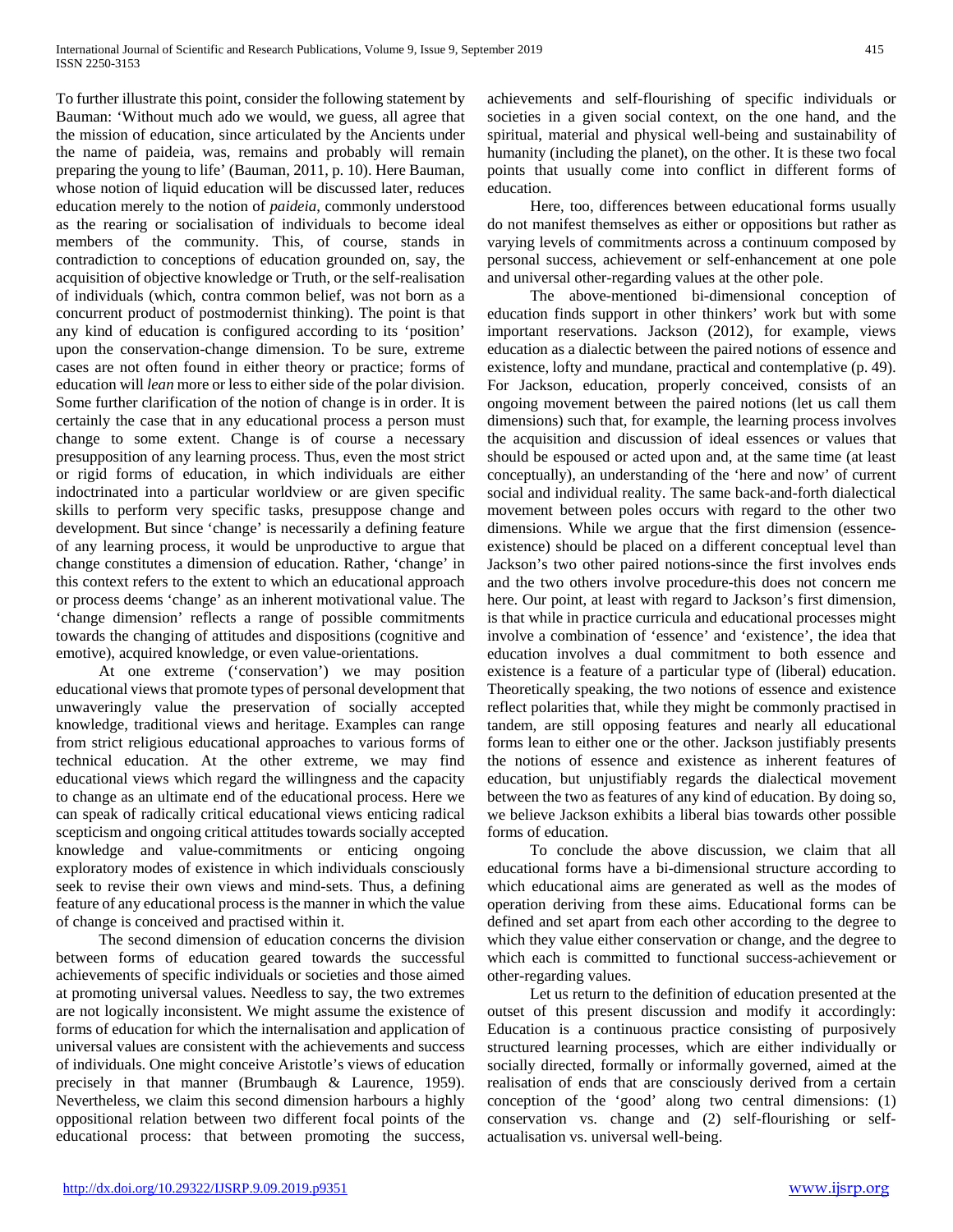## IV. THEORY OF VALUES

 As the bi-dimensional view of education presented here is grounded, first and foremost, on levels of commitments to sets of values, it is useful to connect the present view of education to Schwartz's theory of universal values (1992). This will afford the possibility to gain a better understanding of the contents of the two dimensions and to offer a research tool for examining commitment levels to sets of values along a bi-dimensional continuum. We shall first briefly present Schwartz's theory and then apply his theory to the conception of education presented here.

 In his seminal work on universal values, Shalom Schwartz (1992, 2012) specified 10 distinct types of universal motivational values and placed them on a single (circular) continuum. In more recent work, Schwartz et al. (2012) refined the theory, expanding it to include 19 values. The closer these values are situated on the circular motivational continuum (in either direction), the more similar their underlying motivation.

 Schwartz's theory of universal values is particularly advantageous since, as opposed to construing values as isolated (semantic) entities, it acknowledges the relations of values to one another. According to the theory, some values are more closely related to other values and, in certain cases, adherence or commitment to one value or set of values is seen to exclude or seriously diminish the commitment to others. For instance, on Schwartz's scale, the motivational values of 'stimulation' and 'hedonism' are perceived as conflicting with the values of 'conformity' or 'tradition'; 'benevolence' or 'universalism' are seen to conflict with (personal) 'power' and 'achievement'. Second, as opposed to binary either or conceptions of values (one either values 'self-direction' or not), the theory captures the dynamism involved in value-commitments and the varying levels to which real people may uphold certain values. Similarly to Aristotle's notion of the 'golden mean'-but stripped from its metaphysics, Schwartz's theory accounts for the implications of adherence to a certain value (along a range between complete rejection and extreme adherence) on the commitment to other values. In Schwartz's theory, for instance, the more committed a person is to the value of 'self-direction', the less he or she will be committed to values such as 'conformity' or 'security'.

 Schwartz claims that his theory competently addresses value-behaviour relations because it incorporates motivational conflicts along the circular continuum and so it partly explains some of the incongruities between value commitments and behaviour. While gaps between values and behaviours are sometimes explained by a tension between values and norms (those that are espoused in a specific social or organisational context) it has been shown that values-regardless of the specific normative reality-do in fact motivate behaviour (Bardi & Schwartz, 2003). Since education involves, by definition, the translation of values into praxis (structured learning processes), the fact that Schwartz's theory accounts for the connection between values and behaviour makes it all the more applicable to educational contexts.

 More pertinent to the present discussion, the theory further arranges the 10 (or 19) values according to two dimensions, one dimension contrasts 'self-enhancement' with 'selftranscendence', the second dimension contrasts 'conservation' with 'openness to change'. The first dimension-'selfenhancement'-'self-transcendence'-organises sets of proximal values along a spectrum ranging from valuing personal achievements and success (or generally, personal or social selfactualisation) to other-regarding or universalised commitments such as benevolence, equality and tolerance. The second dimension -'conservation'-'openness to change'-arranges values ranging from commitments to the preservation of tradition, conformity and security to those expressing a commitment to ongoing risk-taking, novelty and self-directedness.

 For the present purposes, we shall focus here on Schwartz's two dimensions rather than on the individual values comprising them. Consequently, given the focus here on Schwartz's two dimensions, the present discussion employs Schwartz's scale of 10 values rather than the refined 19-value scale, adding further values partitioning the original 10-value scale, leaving intact the original bi-dimensional structure. Which motivational values are to be included in the theory as well as the depiction of the kinds of relations that exist between values is open to further discussion. To be sure, these are serious considerations that demand continuous refinement and investigation. However, we believe there is something basically right about how Schwartz scrutinises the nature of values and the relations between them, especially the manner in which he sets up a bi-dimensional organisation of sets of value commitments.

#### V. CONNECTING THE CONCEPT OF 'EDUCATION' TO THEORY OF VALUES

Schwartz's theory and scales have been empirically validated in many studies and in many different sociocultural contexts (Schwartz et al., 2012) and applied to different fields of research including, among many others, leadership (Sarid, 2016; Sarros & Santura, 2001), work settings (Ros, Schwartz, & Surkiss, 1999), and psychological and subjective well-being (Sagiv & Schwartz, 2000). On rare occasions, Schwartz's theory and scales have been applied in educational contexts; for example, to examine the connection between a teacher's values and goals (Pudelko & Boon, 2014) and students' values and learning approaches (Matthews, Lietz, & Darmawan, 2007). However, no study we know of has yet made the explicit connection between Schwartz's values and the investigation of the conception of education as such.

 In light of what has been claimed thus far, we argue that Schwartz's theory is tightly connected to the bi-dimensional view of education presented here, particularly in the manner in which it organises motivational values along the two dimensions of selfenhancement-self-transcendence, and conservation-openness to change. As stated above, at the most elementary level, any form of education is intimately tied to a certain conception of the 'good' (or sets of values) from which all educational aims and pedagogical processes are consistently derived-at least in principle. Such that, for example, a person or a group of people may regard either 'pluralistic individual emancipation' or 'traditional cultural preservation' as the raison d'être for all pedagogical processes. In the first case, it is possible to assume that a major part of the curriculum will consist of experiential constructivist-like methods of learning and increased student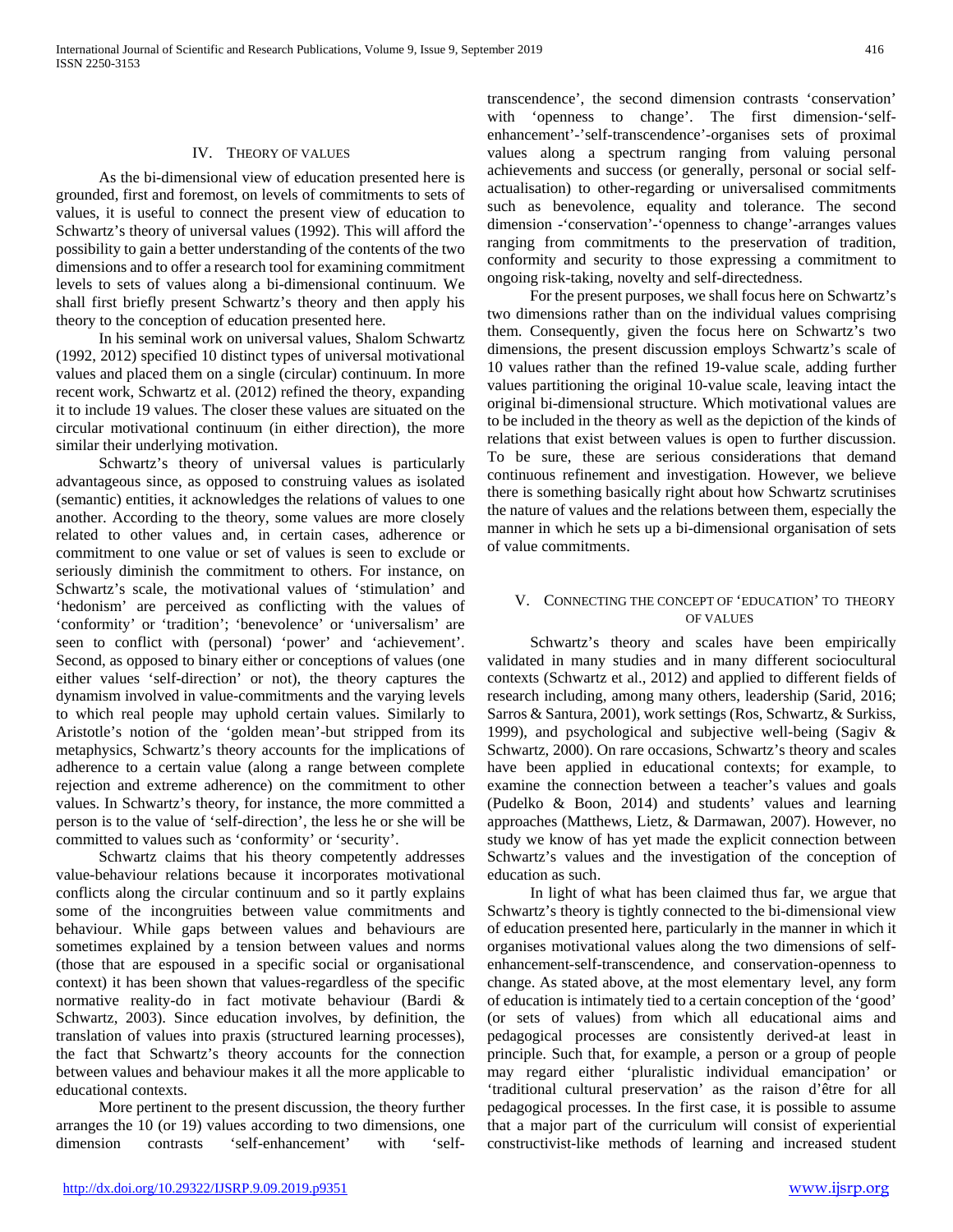choice. In the second case, transmission of canonised forms of cultural knowledge will most likely constitute a better part of the curriculum. Theoretically speaking, the extent of the commitment to a specific set of values constitutes the underlying motivation for all educational processes. Connecting the conception of education offered here to Schwartz's bi-dimensional organisation of values offers a reliable and empirically sound platform to examine and determine the extent of commitments to sets of values, and therefore a proper method for determining and classifying different forms of education.

 To further demonstrate how the conception of education offered here connects to Schwartz's theory of values, we shall briefly consider four basic types of education: religious education, technical education, liquid education and critical-transformative education, each representing a cluster of educational perspectives sharing similar characteristics. It should be noted that there is a certain crudeness to the way the four educational clusters have been fashioned here. One should keep in mind that any generalisation of such sorts may misrepresent or omit particular cases or manifestations. But, as in most (effective) theories, what is lost in terms of particular representation is gained by increased theoretical explanation. We believe it is possible to connect any particular educational perspective or approach to the theoretical framework presented here.

## VI. RELIGIOUS EDUCATION

 Religious education is depicted within a range positioned in the conceptual area intersecting 'conservation' with 'selftranscendence'. This affords accounting for various forms of religious education that might be considerably different from one another. Nevertheless, it possible to claim that nearly all forms of religious education share some basic common features. First, with regard to the 'change dimension', religious education typically centres on the cultural transmission of sacred texts, incorporating within them the essential knowledge and values that are supposed to be passed down to learners. In this sense, religious and spiritual forms of education are founded on the enduring commitment to and conservation of (more or less) unchanging beliefs, knowledge and values. However, varying degrees of 'conservation' can be attributed to different religious educational approaches and paradigms (e.g. Buchanan, 2005). For instance, whereas strict orthodox religious views enforce extreme conservation (radical preservation of religious forms of life), various religious educational approaches may 'drift' more towards the 'openness to change' pole since an essential feature of such approaches is the ongoing and innovative interpretation of and personal connection to sacred texts and beliefs. While innovative interpretations are espoused in the latter types of religious views, traditional sacred texts continue to serve as the foundation for all learning processes. Another possibility concerns exclusive orthodox educational institutions promoting the development of religious prodigies, who are able to introduce fresh new insights into traditional questions and problems. In such cases we might witness a movement towards the 'openness to change' pole. But in most particular manifestations of religious education we must assume a certain threshold beyond which commitments to 'openness to change' are excluded, certainly the belief in an other-worldly deity.

 With regard to the second dimension, religious education (certainly monotheistic religions) uphold universal selftranscendent values as opposed to values denoting particular interests such as economic success or enhancing personal achievements. There is nothing of particular functional value to religious forms of education although perhaps some practical aims may be promoted as secondary. One such example is the functional rehabilitation of underprivileged at-risk youth. It is also possible that some types of religious education are more concerned with self-preservation and the successful propagation of a certain religious creed. However, even in these cases, greater commitment to other-regarding (self-transcendent) values than personal (instrumental) values is to be expected.

## VII. TECHNICAL EDUCATION

 By 'technical education' we refer to types of learning processes that while are specifically aimed at professional development are purposively and explicitly geared towards a certain perception of the 'good', such as the development of a work ethic, excellence in a specific vocation and (rational) goaloriented behaviour. Now there may be a thin line demarcating vocational training and vocational education, but it is certainly possible to consider types of vocational education such as those implemented in the Finnish educational system as being consistent with the above definition.

 In the educational literature there are competing views regarding the question of whether vocational or technical forms of learning can be classified as 'educational' as such. Winch (2002), for example, disputes the liberal discrimination of various forms of vocational-instrumental learning processes and proposes the notion of 'vocational education' as distinct from both functional training, on the one hand, and liberal education, on the other. Carr (2003) defends Peters' liberal qualification of intrinsic worth (i.e. that what is learned is not a means towards instrumental ends but an end in itself ) by claiming that either Winch's notion of vocational education is redundant, since what ultimately distinguishes 'vocational education' from crude vocational training is precisely the liberal qualification of intrinsic worth, or that Winch confuses schooling with education. Schooling, says Carr, is a social institution that promotes instrumental ends, but the fact that it does, does not mean that all learning taking place within it is, in fact, educational. Without directly participating in the debate regarding intrinsic and extrinsic worth, we claim that in the name of conceptual vigilance (and tolerance) towards different and at times opposing views of education, the present theory must account for educational views that are, at least, consistent with the above-mentioned definition of education.

 Technical education is thus depicted within a range covering the conceptual area intersecting 'conservation' with 'self-enhancement'. This depiction delineates technical education, on the one hand, as reflecting greater motivation to uncritically acquire more or less conventional bodies of knowledge in a given vocational or disciplinary field (and therefore the conservation of such bodies of knowledge), and, on the other hand, as intensified commitment to the values of (functional) personal achievement and success in the various social spheres.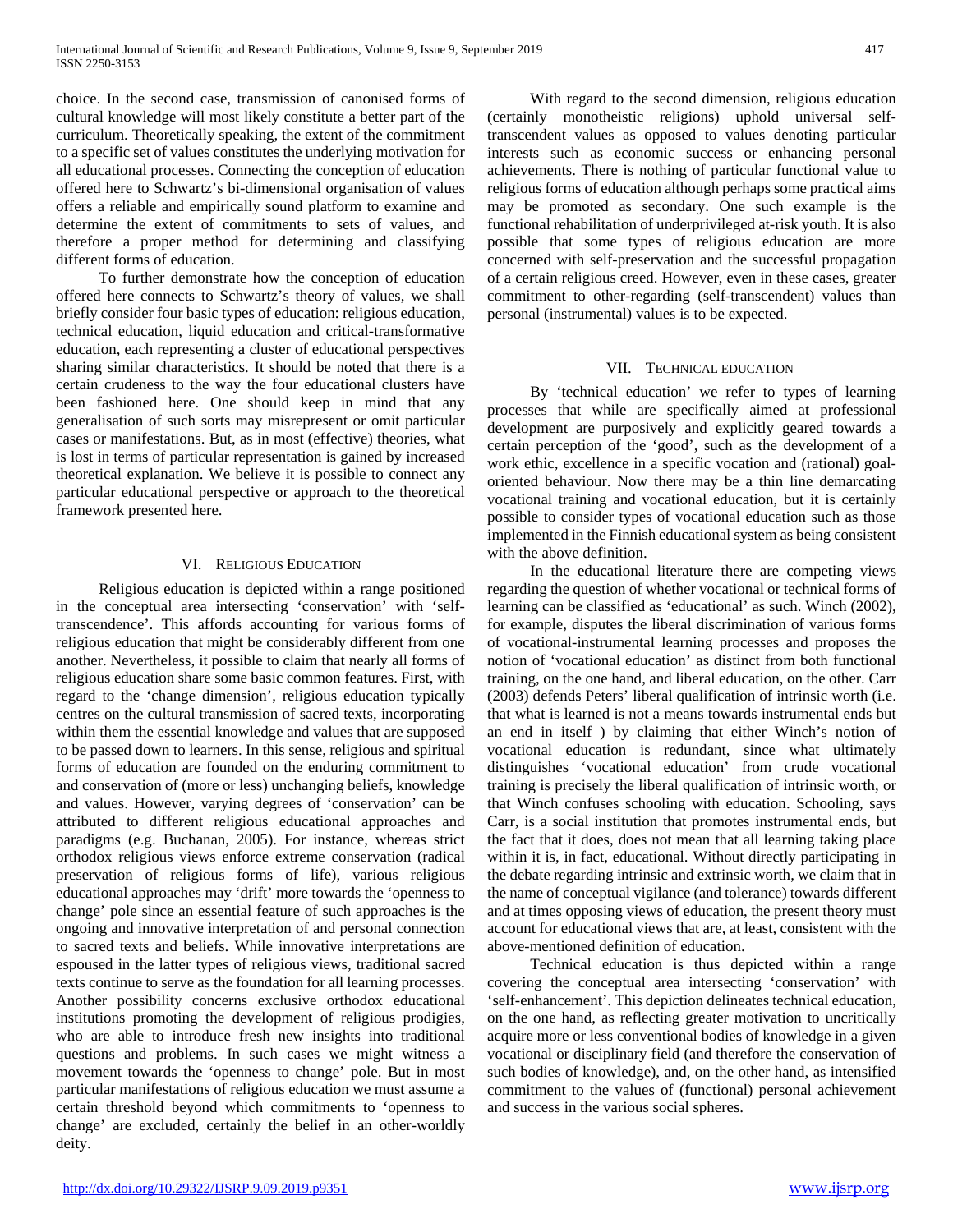#### VIII. LIQUID EDUCATION

 The terms 'liquid education' and 'liquid pedagogy' (Oxenham, 2013; Green & Gary, 2016) are derived from Bauman's notion of 'liquid modernity' (2000). Bauman himself also explicitly discusses the application of liquid modernity to educational contexts (Bauman, 2005, 2010). Savin-Baden (2007), for example, appeals to Bauman's notion of liquid modernity to develop a view of 'liquid learning' which is defined as follows: 'Liquid learning … is characterized by emancipation, reflexivity and flexibility so that knowledge and knowledge boundaries are contestable and always on the move' (Savin-Baden, 2007, p. 8). Several key characteristics of liquid education unfold in this short definition of liquid learning. First, while mention of 'emancipation' here might suggest that liquid forms of education are geared towards other-regarding universal values (such as social justice or benevolence), a closer examination of Bauman's work reveals that 'emancipation' is consistently viewed by Bauman and commentators as the chameleon-like capacity of each unique individual to continuously transform and change according to changing social circumstances (Sarid, 2017b). The essence of liquid education is to enhance individuals' freedom and the reflexive capacity to continuously transform themselves. Like all views critical of modernism (at least in its non-liquid or classical form), liquid education too is suspicious of all-encompassing and perpetual visions of the individual and society, and therefore calls for continuous re-examination of knowledge and the pursuit of contingent meanings. As such, the term 'liquid education' can serve as an umbrella term under which can reside educational perspectives and pedagogical approaches such as 'border pedagogy' (Giroux, 1988) and deconstruction-inspired views of education (Biesta & Egéa-Kuehne, 2001), as well as various other types of so-called postmodern educational perspectives. What all these approaches share in common is a radically critical view of foundations (in terms of ethics and knowledge), stable meanings and universalised thought in general. Such approaches are all about being open to change. This is why 'liquid modernity' is depicted as leaning towards the 'openness of change' dimension. Two brief points should be addressed with regard to the manner in which liquid types of education are depicted here. First, there is the question of whether or not the philosophy instructing liquid educational approaches promotes or reinforces conservative (neocapitalist) values and social constellations (thus favouring a depiction leaning more towards the 'conservation' pole). While an adequate response to this question lies well beyond the boundaries of this present discussion, what is undeniable, regardless of the possible socio-political repercussions of the philosophy underlying liquid approaches, is their underlying commitment to the continuous reconfiguration of meanings and knowledge as well as continuous personal transformation. A second consideration is the issue of whether liquid education leans more towards self-enhancement. For Bauman, the mission of education is 'preparing the young to life' (Bauman, 2011, p. 10), and this means successful conduct in the social and economic spheres. At least in Bauman's case, the functional-instrumental empowerment of individuals is certainly emphasised. However, various other educational approaches inspired by a postmodern ethics can be seen to be more committed to 'other-regarding' values; thus, a 'movement' towards self-transcendence is advisable in such cases. Nevertheless, 'self-transcendence', certainly in Schwartz's model,

concerns universal value-orientations that are conceptually incompatible with liquid educational sensibilities. Thus, while liquid education consists of different approaches reflecting a range of value commitments along the self-enhancement-selftranscendence dimension, they are still to be demarcated from approaches committed to universalistic types of change-oriented visions of the 'good', such as transformative-critical educational approaches.

#### IX. TRANSFORMATIVE-CRITICAL EDUCATION

 By transformative-critical education, we mean types of education that are, on the one hand, ideologically committed to the ongoing critical re-examination of (neo-liberal) social structures (knowledge and social practices) and thus are essentially changeoriented. Yet, on the other hand, these change processes are grounded on universal values such as equality, social justice and tolerance. Another way of demarcating liquid from criticaltransformative education is distinguishing between deconstructive and reconstructive forms of thinking (Sarid, 2017b). Transformative-critical educational approaches encompass a range of educational views applying the critical theories of thinkers such as Friere and Habermas. Consider how Mezirow, a representative example, defines transformative learning:

 … is learning that transforms problematic frames of reference-sets of fixed assumptions and expectations (habits of mind, meaning perspectives, mindsets) to make them more inclusive, discriminating, open, reflective, and emotionally able to change. Such frames of reference are better than others because they are more likely to generate beliefs and opinions that will prove more true or justified to guide action. (Mezirow, 2003, pp. 58-59)

 All the central characteristics of a critical-transformative approach unfold in the above definition. Most visible here is the dual commitment to change and universalised notions of truth and justification. While some educational approaches within this group will lean more towards critique and change, others may be more committed to the development of a democratic willformation enticing a universal morality.

## X. CONCLUSION

 The present classification or grouping of the four generic types of education can be regarded as theoretically self-serving in the sense that each of them can be more or less conveniently connected to Schwartz's scale. As generic types, each represents a range of mostly homogeneous approaches and therefore excludes conceptual complexity or intricacy. To be sure, some educational theories and models in the educational literature might be characterised as intersecting or overlapping the four generic types; admittedly, the above classification is certainly not exhaustive. Perhaps the most prominent type of education omitted from the above classification is the liberal-modernist educational model, which, to my mind, reflects varying intermediate degrees of each dimension, depending on the particular liberal view one upholds. This might partly explain the broad acceptance of the liberal (modernist) model and its enduring prevalence in most educational systems despite profound social changes (Sarid, 2017a). Consider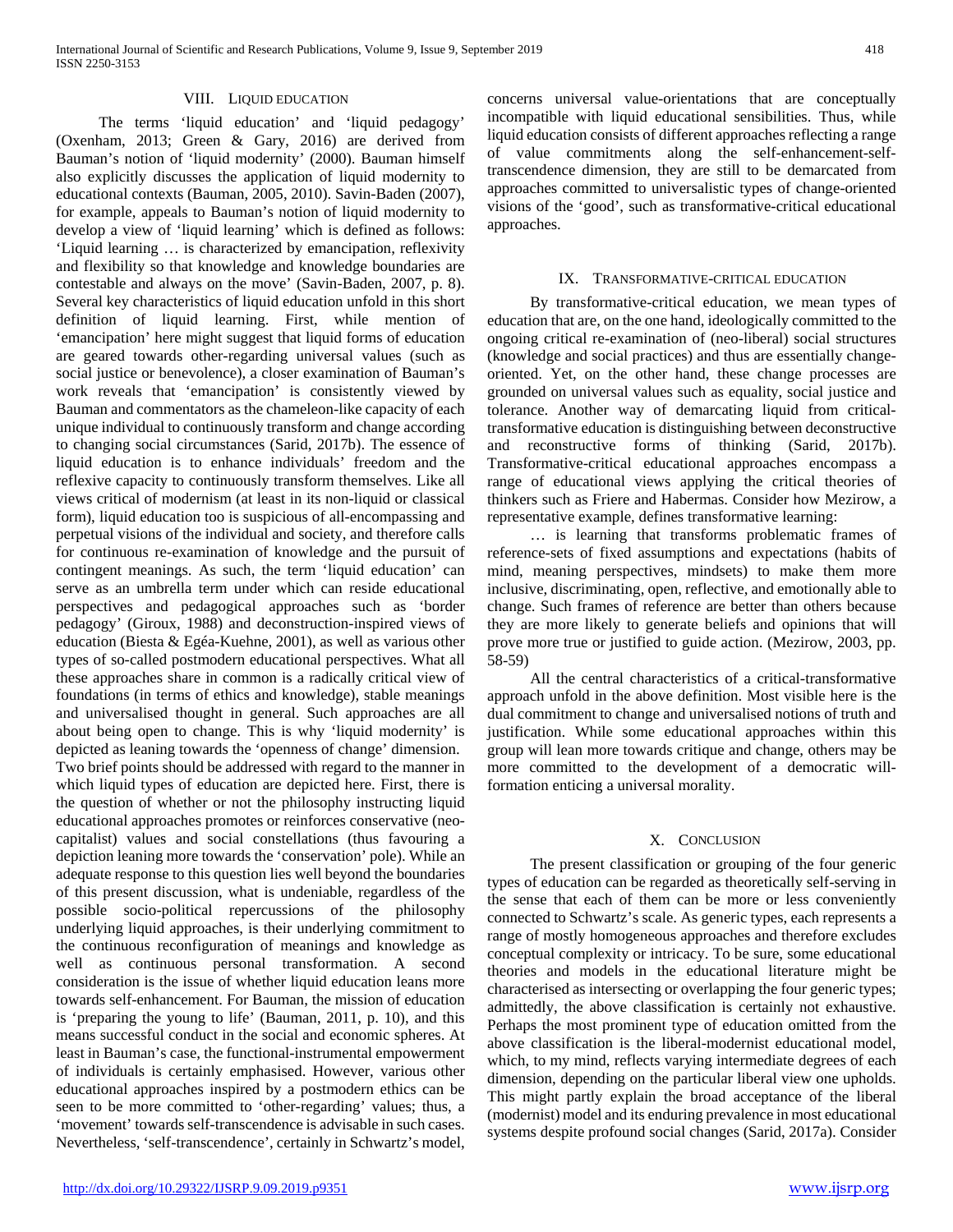the representation of liberal education when connected to Schwartz's scale. The dotted lines indicate possible movements along both dimensions, each movement representing increasing commitments to either pole of the bi-dimensional model. However, we claim that in prevailing modernist-liberal educational models, the relations or proportions between the two dimensions will remain more or less balanced. For instance, while liberal models are principally committed to the values of attaining objective truth and knowledge, they are nonetheless committed to promoting the individual's capacity to develop his or her own understandings within more open-ended learning processes, and growing educational space to express uniqueness and creativity. Now, the meeting of these two commitments (objective Truth and personal expression), as the Schwartz scale underscores, does not entail a logical contradiction; the two commitments may certainly reside within a particular model or approach. However, there will certainly be some tensions or at time collisions between them in practice. This is why we claim that an 'authentic' modernist orientation contains within it an in-built conflict between two different educational impulses (Sarid, 2017a; Habermas, 1997). Regardless of whether one accepts how the four generic types have been depicted here and the specific manner in which each has been connected to Schwartz's value scale, we believe the theory of education offered here contributes to the understanding of what education is and specifies the operational dimensions responsible for defining the nature and meaning of each different type of educational perspective or approach. While the merits of this theory are open to future discussion, we argue that what is gained is not only conceptual clarity but also a sound methodological basis for further research.

#### **REFERENCES**

- [1] Bardi, A., & Schwartz, S. H. (2003). Values and behavior: Strength and structure of relations. Personality and Social Psychology Bulletin, 29(10), 1207- 1220.
- [2] Bauman, Z. (2000). Liquid modernity. Cambridge: Polity Press.
- [3] Bauman, Z. (2005). Education in liquid modernity. Review of Education, Pedagogy, and Cultural Studies, 27, 303-317.
- [4] Bauman, Z. (2010). 44 letters from the liquid world. Cambridge: Polity Press.
- [5] Bauman, Z. (2011). Liquid modern challenges to education. Retrieved from

https://www.padovauniversitypress.it/system/files/field/ebook/Bauman\_li quid-modern-challenges\_0.pdf

- [6] Beckett, K. S. (2011). R. S. Peters and the concept of education. Educational Theory, 61, 239-255.
- [7] Biesta, G. J. J., & Egéa-Kuehne, D. (2001). Derrida and education. London: Routledge.
- [8] Brumbaugh, R. S., & Laurence, N. M. (1959). Aristotle's philosophy of education. Educational Theory, 9(1), 1-15.
- Buchanan, M. T. (2005). Pedagogical drift: The evolution of new approaches and paradigms in religious education. Religious Education, 100, 20- 37.
- [10] Carr, D. (2003). Philosophy and the meaning of 'education'. Theory and Research in Education, 1,195-212.
- [11] Dewey, J. (2004). My pedagogical creed. In D. J. Flinders & S. J. Thornton (Eds.), The curriculum studies reader (pp. 17-24). New York, NY: Routledge Farmer.
- [12] Doll, W. E. (1993). A postmodern perspective on curriculum. New York, NY: Teachers College, Columbia University.
- [13] Englund, T. (2006). Deliberative communication: A pragmatist proposal. Journal of Curriculum Studies, 38, 503-520.
- [14] Giroux, H. (1988). Border pedagogy in the age of postmodernism. Journal of Education, 170, 162-181.
- [15] Green, L., & Gary, K. (2016). Pedagogy for a liquid time. Studies in Philosophy of Education, 35, 47-62.
- [16] Habermas, J. (1997). Modernity: An unfinished project. In M. P. d'Entreves, & S. Benhabib (Eds.), Habermas and the unfinished project of modernity: Critical essays on The philosophical discourse of modernity (pp. 38-55). Cambridge, MA: MIT Press.
- [17] Harkin, J. (1998). In defence of the modernist project in education. British Journal of Educational Studies, 46, 428-439.
- [18] Jackson, P. W. (2012). What is education? Chicago, IL: University of Chicago Press.
- [19] Katz, M. S. (2009). R. S. Peters' normative conception of education and educational aims. Journal of Philosophy of Education, 43, 97-108.
- [20] Martin, C. J. & Upham, P. (2016). Grassroots social innovation and the mobilisation of values in collaborative consumption: a conceptual model. Journal of Cleaner Production, 134, 204-213.
- [21] Matthews, B., Lietz, P., & Darmawan, I. G. N. (2007). Values and learning approaches of students at an international university. Social Psychology of Education, 10, 247-275.
- [22] Mezirow, J. (2003). Transformative learning as discourse. Journal of Transformative Education, 1,58-63.
- [23] Morrow, R. A., & Torres, C. A. (1995). Social theory and education: A critique of theories of social and cultural reproduction. Albany, NY: State University of New York Press.
- [24] Oxenham, M. (2013). Higher education in liquid modernity. New York, NY: Routledge.
- [25] Peters, R. S. (2010). The concept of education. New York, NY: Routlegde.
- [26] Pudelko, C. E., & Boon, H. J. (2014). Relations between teachers' classroom goals and values: A case study of high school teachers in far north Queensland, Australia. Australian Journal of Teacher Education, 39, 14- 36.
- [27] Ros, M., Schwartz, S. H., & Surkiss, S. (1999). Basic individual values, work values, and the meaning of work. Applied Psychology: An International Review, 48(1), 49-71.
- [28] Rousseau, J. J. (1889). Emile or concerning education. Boston, MA: D. C. Heath & Company.
- [29] Sagiv, L., & Schwartz, S. H. (2000). Value priorities and subjective wellbeing: Direct relations and congruity effects. European Journal of Social Psychology, 30, 177-198.
- [30] Sarid, A. (2016). Integrating leadership constructs into the Schwartz valuescale: Methodological implications for research. Journal of Leadership Studies, 10, 8-17.
- [31] Sarid, A. (2017a). Rethinking the modernist curriculum with Habermas's concept of self-critical appropriation. Journal of Curriculum Studies, 49(4), 456- 475.
- [32] Sarid, A. (2017b). Self-critical appropriation: An assessment of Bauman's view of education in liquid modernity. Educational Philosophy and Theory, 49(5). 462-472.
- [33] Sarros, J. C., & Santora, J. C. (2001). Leaders and values: A cross-cultural study. Leadership and Organization Development Journal, 22(5), Leadership and Organization Development Journal, 22(5), 243-248.
- [34] Savin-Baden, M. (2007). Second life PBL: Liminality, liquidity and lurking. Keynote, Reinventing Problem-based Learning Conference, Republic Polytechnic, Singapore, 7-9th March, 2007. Retrieved from https://cuba.coventry.ac.uk/maggisb/files/2010/05/keynote.pdf
- [35] Schrag, F. (2014). What is education? Educational Theory, 64, 533-538.
- [36] Schwartz, S. H. (1992). Universals in the content and structure of values theoretical advances and empirical tests in 20 countries. In M. P. Zanna (Ed.), Advances in experimental social psychology, Vol. 25 (pp. 1-65). San Diego, CA: Academic Press.
- [37] Schwartz, S. H. (2012). An overview of the Schwartz theory of basic values. Online Readings in Psychology and Culture, 2(1). Retrieved from https://scholarworks.gvsu.edu/cgi/viewcontent. cgi?article=1116&context=orpc
- [38] Schwartz, S. H., Cieciuch, J., Vecchione, M., Davidov, E., Fischer, R., Beierlein, C., ... Konty, M. (2012). Refining the theory of basic individual values. Journal of Personality and Social Psychology, 103, 663-688.